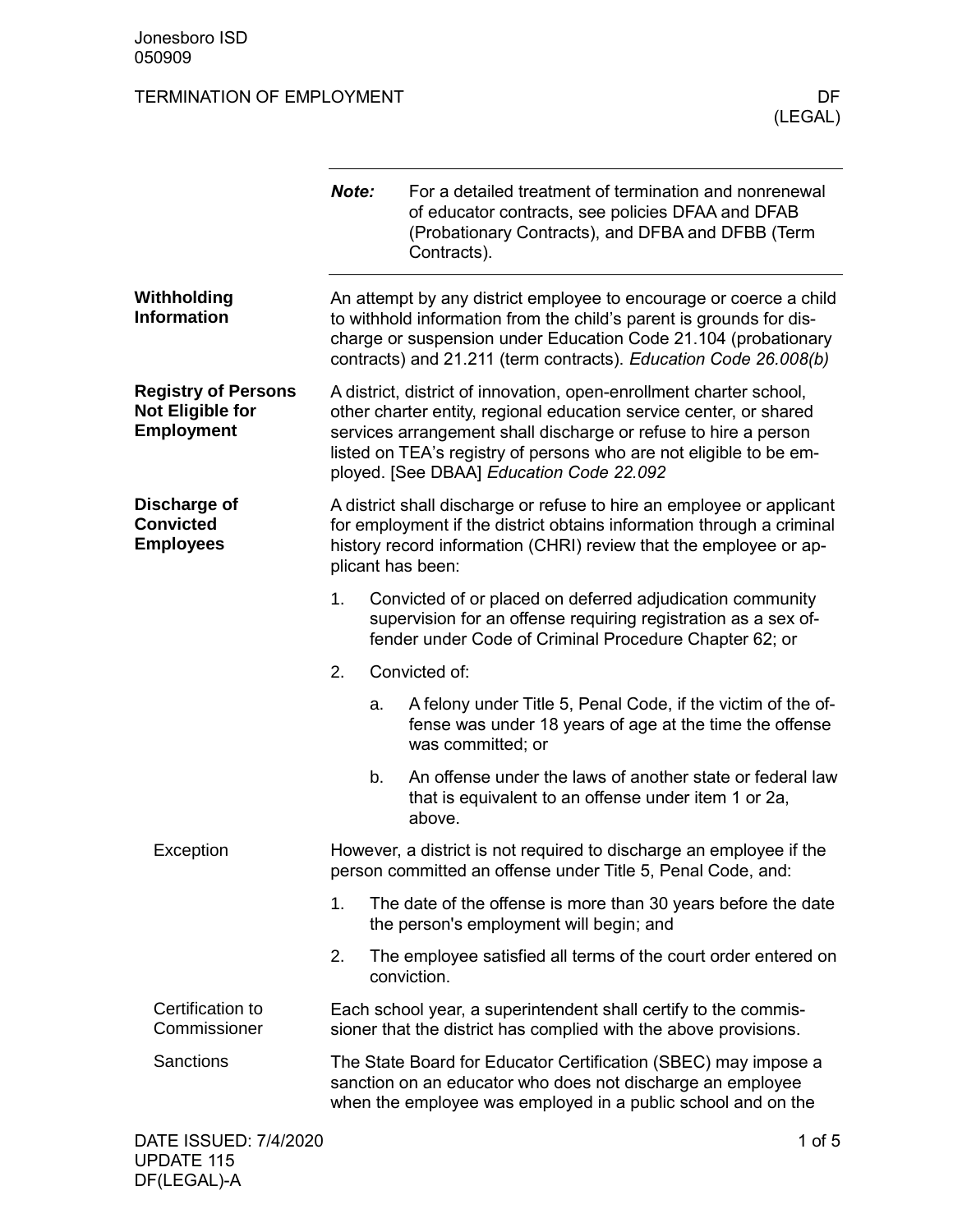|                                                                                | registry of persons who are not eligible to be employed under Edu-<br>cation Code 22.092 [see DBAA], if the educator knew that the em-<br>ployee had been adjudicated for or convicted of having an inappro-<br>priate relationship with a minor in accordance with Education Code<br>21.009(e), or when the person knew or should have known,<br>through a CHRI review, that the employee has been convicted of or<br>placed on deferred adjudication community supervision for an of-<br>fense described above. |                                                                                                                                                                                                                                                                                                                                                                                                 |                                                                                                                                                                                                                                                                                                                                                                                                                                                                                             |  |  |  |
|--------------------------------------------------------------------------------|-------------------------------------------------------------------------------------------------------------------------------------------------------------------------------------------------------------------------------------------------------------------------------------------------------------------------------------------------------------------------------------------------------------------------------------------------------------------------------------------------------------------|-------------------------------------------------------------------------------------------------------------------------------------------------------------------------------------------------------------------------------------------------------------------------------------------------------------------------------------------------------------------------------------------------|---------------------------------------------------------------------------------------------------------------------------------------------------------------------------------------------------------------------------------------------------------------------------------------------------------------------------------------------------------------------------------------------------------------------------------------------------------------------------------------------|--|--|--|
|                                                                                |                                                                                                                                                                                                                                                                                                                                                                                                                                                                                                                   | sioner, above]                                                                                                                                                                                                                                                                                                                                                                                  | SBEC may impose a sanction on a superintendent who falsely or<br>inaccurately certified to the commissioner that the district had com-<br>plied with Education Code 22.085. [See Certification to Commis-                                                                                                                                                                                                                                                                                   |  |  |  |
| <b>Termination for</b><br><b>Failure to Disclose</b>                           |                                                                                                                                                                                                                                                                                                                                                                                                                                                                                                                   | A district may discharge an employee if the district obtains infor-<br>mation of the employee's conviction of a felony or of a misde-<br>meanor involving moral turpitude that the employee did not dis-<br>close to SBEC or the district. An employee so discharged is<br>considered to have been discharged for misconduct for purposes<br>of Labor Code 207.044 (unemployment compensation). |                                                                                                                                                                                                                                                                                                                                                                                                                                                                                             |  |  |  |
|                                                                                | Education Code 22.085; 19 TAC 249.15(b)(12), (14) [See DBAA for<br><b>Refusal to Hire Convicted Applicants]</b>                                                                                                                                                                                                                                                                                                                                                                                                   |                                                                                                                                                                                                                                                                                                                                                                                                 |                                                                                                                                                                                                                                                                                                                                                                                                                                                                                             |  |  |  |
| <b>Certain Offenses</b><br><b>Against Students</b><br>Mandatory<br>Termination |                                                                                                                                                                                                                                                                                                                                                                                                                                                                                                                   |                                                                                                                                                                                                                                                                                                                                                                                                 | If a district receives notice that SBEC has revoked the certificate of<br>a person based on conviction of or placement on deferred adjudi-<br>cation community supervision for an offense for which the person is<br>required to register as a sex offender under Code of Criminal Pro-<br>cedure, Chapter 62, or a conviction of a felony under Penal Code<br>Title 5 if the victim of the offense was under 18 years of age at the<br>time the offense was committed, the district shall: |  |  |  |
|                                                                                | 1.                                                                                                                                                                                                                                                                                                                                                                                                                                                                                                                | Immediately remove the person whose certificate has been<br>revoked from campus or from an administrative office, as ap-<br>plicable, to prevent the person from having any contact with a<br>student; and                                                                                                                                                                                      |                                                                                                                                                                                                                                                                                                                                                                                                                                                                                             |  |  |  |
|                                                                                | 2.                                                                                                                                                                                                                                                                                                                                                                                                                                                                                                                |                                                                                                                                                                                                                                                                                                                                                                                                 | If the person is employed under a probationary or term con-<br>tract, with the approval of the board or its designee:                                                                                                                                                                                                                                                                                                                                                                       |  |  |  |
|                                                                                |                                                                                                                                                                                                                                                                                                                                                                                                                                                                                                                   | a.                                                                                                                                                                                                                                                                                                                                                                                              | Suspend the person without pay;                                                                                                                                                                                                                                                                                                                                                                                                                                                             |  |  |  |
|                                                                                |                                                                                                                                                                                                                                                                                                                                                                                                                                                                                                                   | b.                                                                                                                                                                                                                                                                                                                                                                                              | Provide the person with written notice that the person's<br>contract is void [see Notice to Employee, below]; and                                                                                                                                                                                                                                                                                                                                                                           |  |  |  |
|                                                                                |                                                                                                                                                                                                                                                                                                                                                                                                                                                                                                                   | c.                                                                                                                                                                                                                                                                                                                                                                                              | Terminate the employment of the person as soon as<br>practicable.                                                                                                                                                                                                                                                                                                                                                                                                                           |  |  |  |
|                                                                                | Education Code 21.058(a), (c)                                                                                                                                                                                                                                                                                                                                                                                                                                                                                     |                                                                                                                                                                                                                                                                                                                                                                                                 |                                                                                                                                                                                                                                                                                                                                                                                                                                                                                             |  |  |  |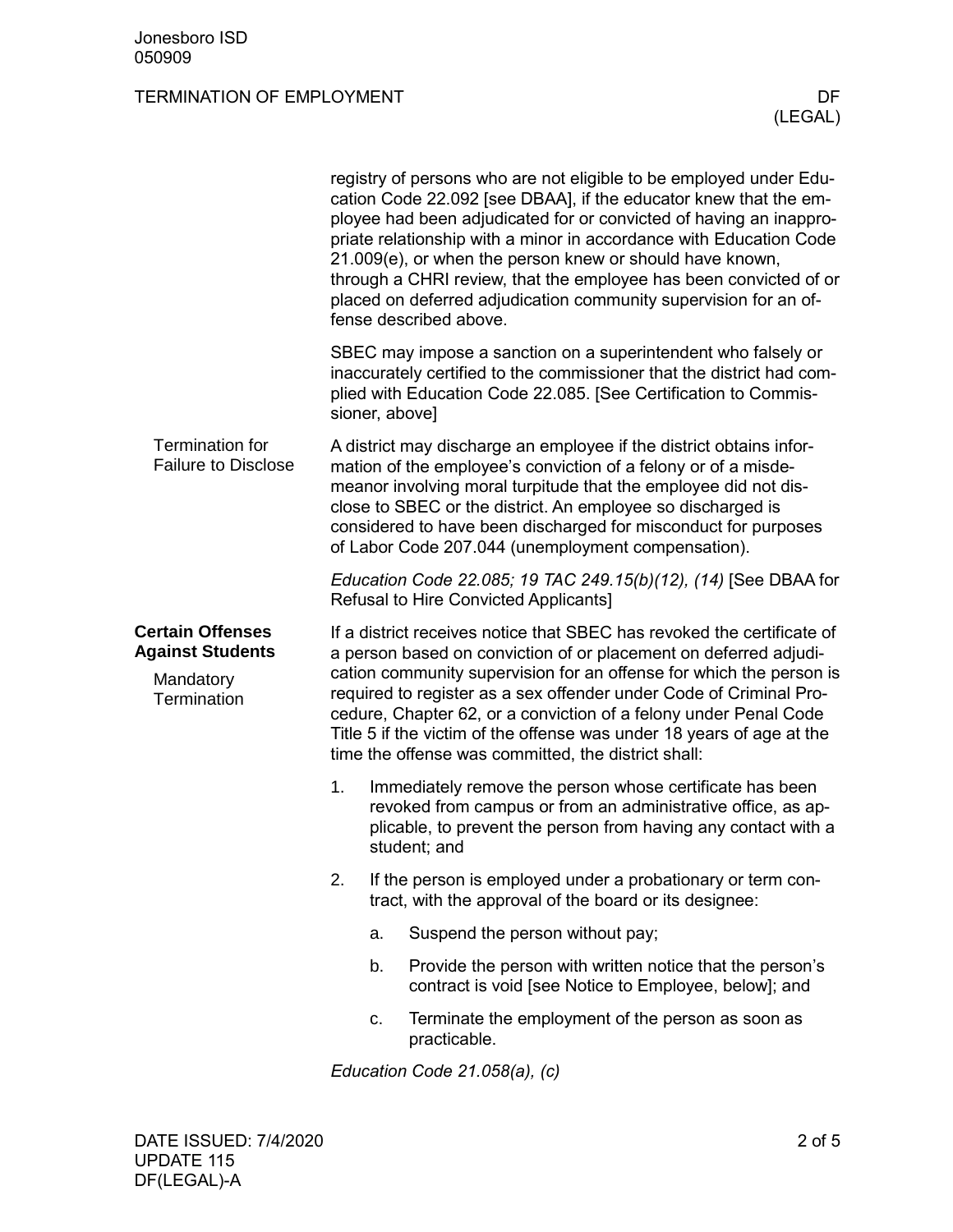| Discretionary<br>Termination                      |    | If a district becomes aware that a person employed by the district<br>under a probationary or term contract has been convicted of or re-<br>ceived deferred adjudication for a felony offense, and the person is<br>not subject to the mandatory termination provision above, the dis-<br>trict may, with the approval of the board or its designee: |  |  |  |
|---------------------------------------------------|----|------------------------------------------------------------------------------------------------------------------------------------------------------------------------------------------------------------------------------------------------------------------------------------------------------------------------------------------------------|--|--|--|
|                                                   | 1. | Suspend the person without pay;                                                                                                                                                                                                                                                                                                                      |  |  |  |
|                                                   | 2. | Provide the person with written notice that the person's con-<br>tract is void [see Notice to Employee, below]; and                                                                                                                                                                                                                                  |  |  |  |
|                                                   | 3. | Terminate the employment of the person as soon as practica-<br>ble.                                                                                                                                                                                                                                                                                  |  |  |  |
|                                                   |    | Education Code 21.058(c-1)                                                                                                                                                                                                                                                                                                                           |  |  |  |
| Notice to Employee                                |    | A person's probationary or term contract is void if, with the ap-<br>proval of the board or its designee, the district provides written no-<br>tice to the person, under the mandatory or discretionary termina-<br>tion provisions above, that the person's contract is void. Education<br>Code 21.058(c-2)                                         |  |  |  |
| No Appeal                                         |    | Action taken by a district under the mandatory or discretionary ter-<br>minations provisions above is not subject to appeal under Educa-<br>tion Code Chapter 21 and the notice and hearing requirements of<br>Chapter 21 do not apply to the action. Education Code 21.058(e)                                                                       |  |  |  |
| <b>Invalid or Expired</b><br><b>Certification</b> |    | An employee's probationary or term contract is void if the<br>employee:                                                                                                                                                                                                                                                                              |  |  |  |
|                                                   | 1. | Does not hold a valid certificate or permit issued by SBEC;                                                                                                                                                                                                                                                                                          |  |  |  |
|                                                   | 2. | Fails to fulfill the requirements necessary to renew or extend<br>the employee's temporary, probationary, or emergency certifi-<br>cate or any other certificate or permit issued under Education<br>Code Chapter 21, Subchapter B; or                                                                                                               |  |  |  |
|                                                   | 3. | Fails to comply with any requirement under Education Code<br>Chapter 22, Subchapter C [criminal history review, see<br>DBAA], if the failure results in suspension or revocation of the<br>employee's certificate.                                                                                                                                   |  |  |  |
|                                                   |    | Education Code 21.0031(a)                                                                                                                                                                                                                                                                                                                            |  |  |  |
|                                                   |    | A certificate or permit is not considered to have expired if:                                                                                                                                                                                                                                                                                        |  |  |  |
|                                                   | 1. | The employee has completed the requirements for renewal of<br>the certificate or permit;                                                                                                                                                                                                                                                             |  |  |  |
|                                                   | 2. | The employee submitted the request for renewal before the<br>expiration date; and                                                                                                                                                                                                                                                                    |  |  |  |
|                                                   |    |                                                                                                                                                                                                                                                                                                                                                      |  |  |  |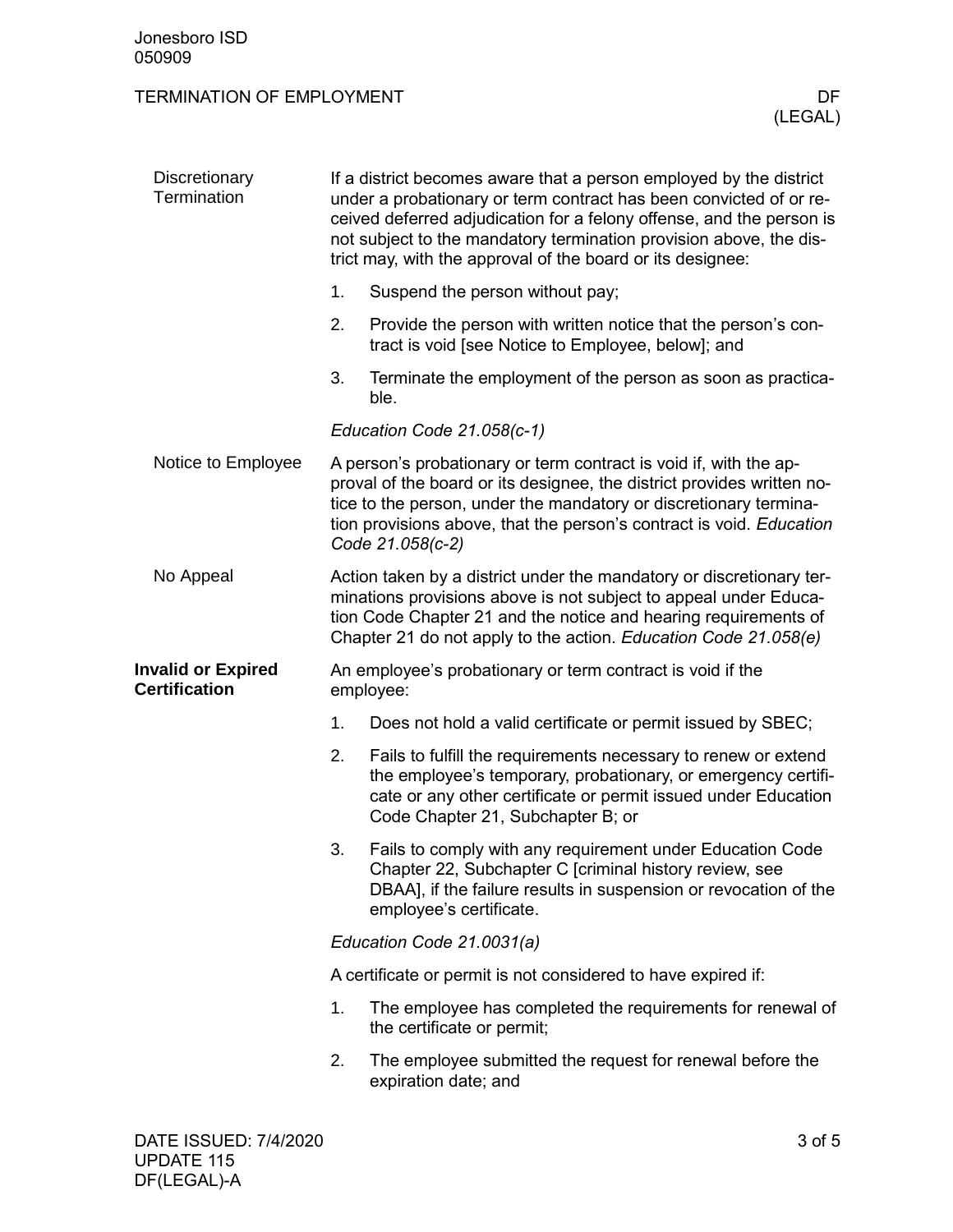|                                    | 3.                                                                                                                                                                                                     | The date the certificate or permit would have expired is before<br>the date SBEC takes action to approve the renewal of the cer-<br>tificate or permit.                                                                                                                                                                |  |  |
|------------------------------------|--------------------------------------------------------------------------------------------------------------------------------------------------------------------------------------------------------|------------------------------------------------------------------------------------------------------------------------------------------------------------------------------------------------------------------------------------------------------------------------------------------------------------------------|--|--|
|                                    |                                                                                                                                                                                                        | Education Code 21.0031(f)                                                                                                                                                                                                                                                                                              |  |  |
| <b>District's Options</b>          | If a district has knowledge that an employee's contract is void un-<br>der Education Code 21.0031(a), the district may:                                                                                |                                                                                                                                                                                                                                                                                                                        |  |  |
|                                    | 1.                                                                                                                                                                                                     | Terminate the employee;                                                                                                                                                                                                                                                                                                |  |  |
|                                    | 2.                                                                                                                                                                                                     | Suspend the employee with or without pay; or                                                                                                                                                                                                                                                                           |  |  |
|                                    | 3.                                                                                                                                                                                                     | Retain the employee for the remainder of the school year on<br>an at-will employment basis in a position that does not require<br>a contract under Education Code 21.002, at the employee's<br>existing rate of pay or at a reduced rate.                                                                              |  |  |
|                                    |                                                                                                                                                                                                        | The employee is not entitled to the minimum salary prescribed by<br>Education Code 21.402.                                                                                                                                                                                                                             |  |  |
|                                    | Education Code 21.0031(b)                                                                                                                                                                              |                                                                                                                                                                                                                                                                                                                        |  |  |
| Exception                          | A district may not terminate or suspend an employee under<br>21.0031(b) because of the employee's lack of a valid certificate or<br>permit, or failure to renew or extend a certificate or permit, if: |                                                                                                                                                                                                                                                                                                                        |  |  |
|                                    | 1.                                                                                                                                                                                                     | The employee requests an extension from SBEC to renew,<br>extend, or otherwise validate the employee's certificate or<br>permit; and                                                                                                                                                                                   |  |  |
|                                    | 2.                                                                                                                                                                                                     | Not later than the tenth day after the date the contract is void,<br>the employee takes necessary measures to renew, extend, or<br>otherwise validate the employee's certificate or permit, as de-<br>termined by SBEC.                                                                                                |  |  |
|                                    |                                                                                                                                                                                                        | Education Code 21.0031(b-1)                                                                                                                                                                                                                                                                                            |  |  |
| No Appeal or<br>Chapter 21 Hearing |                                                                                                                                                                                                        | A school district's decision under Education Code 21.0031(b) is not<br>subject to appeal under Education Code Chapter 21, and the no-<br>tice and hearing requirements of that chapter do not apply to the<br>decision. Education Code 21.0031                                                                         |  |  |
| Applicability                      |                                                                                                                                                                                                        | These void contract provisions do not affect the rights and reme-<br>dies of a party in an at-will employment relationship and do not ap-<br>ply to a certified teacher assigned to teach a subject for which the<br>teacher is not certified. Education Code 21.0031; Nunez v. Simms,<br>341 F.3d 385 (5th Cir. 2003) |  |  |
| <b>Report to SBEC</b>              |                                                                                                                                                                                                        | A superintendent shall report the educator's termination to SBEC if<br>the conditions set forth at Education Code 21.006 exist. [See DHB]                                                                                                                                                                              |  |  |